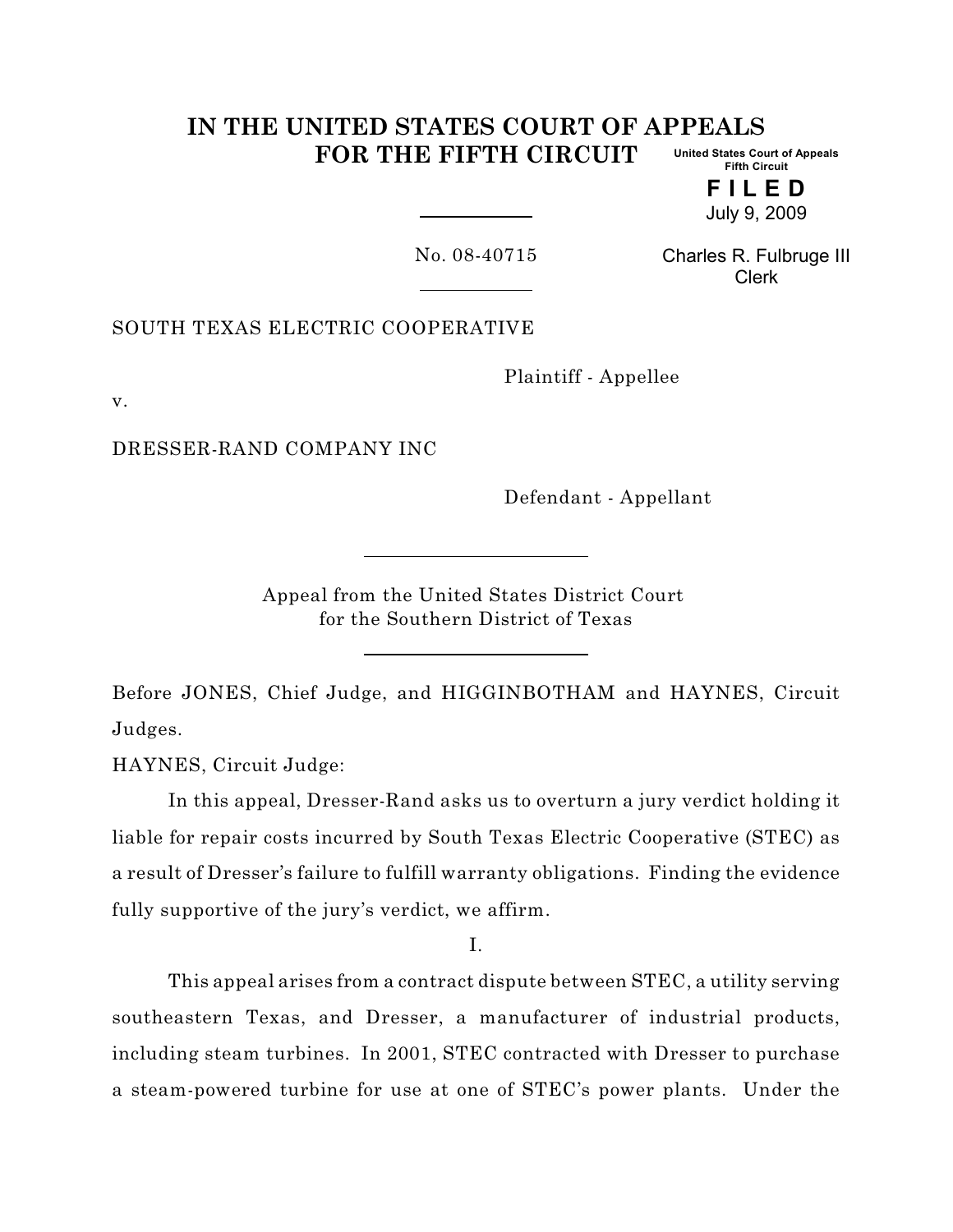contract, Dresser promised to manufacture and install the steam turbine free of defects in materials and workmanship; it also promised to repair defects under an express warranty.

Dresser's repair obligations included two specific notice provisions. Under paragraph 13.03(A), Dresser was required to correct any defects with the turbine after receiving written notice from STEC. Under paragraph 13.03(B), if Dresser failed to take action to correct the defects, STEC could remedy the defects itself after providing Dresser with ten days written notice.

The contract also contained a two-part procedure for resolving disputes. Under paragraph 9.04, if STEC believed it had a claim against Dresser, STEC was required to submit its claim to a contract engineer. Under paragraph 15.01, the parties agreed that after referring the dispute to the contract engineer, they would give the engineer sufficient time to issue a decision – and then, if necessary, refer the matter to the senior management of their respective organizations. The contract explicitly made a decision by the engineer a "condition precedent" to filing suit. However, the parties were not bound to accept the decision of the contract engineer.

STEC experienced problems with the turbine immediately following its installation. At its initial start-up in August 2003, the turbine vibrated at such high levels that it required immediate shut-down. The evidence at trial showed that STEC informed Dresser of these problems early on and that, indeed, Dresser was aware of the root cause of the vibration issues as early as the design/build phase of the project. Despite this knowledge, Dresser did little over the next two years to remedy the problem. While it sent STEC an action plan and proposed that STEC install new bearing pads, the vibration issue remained.

In 2003, STEC hired Bentley-Nevada to collect vibration data from the turbine in order to determine the cause of the vibration. Dresser was aware that Bentley-Nevada was conducting these tests and agreed to cover the costs. The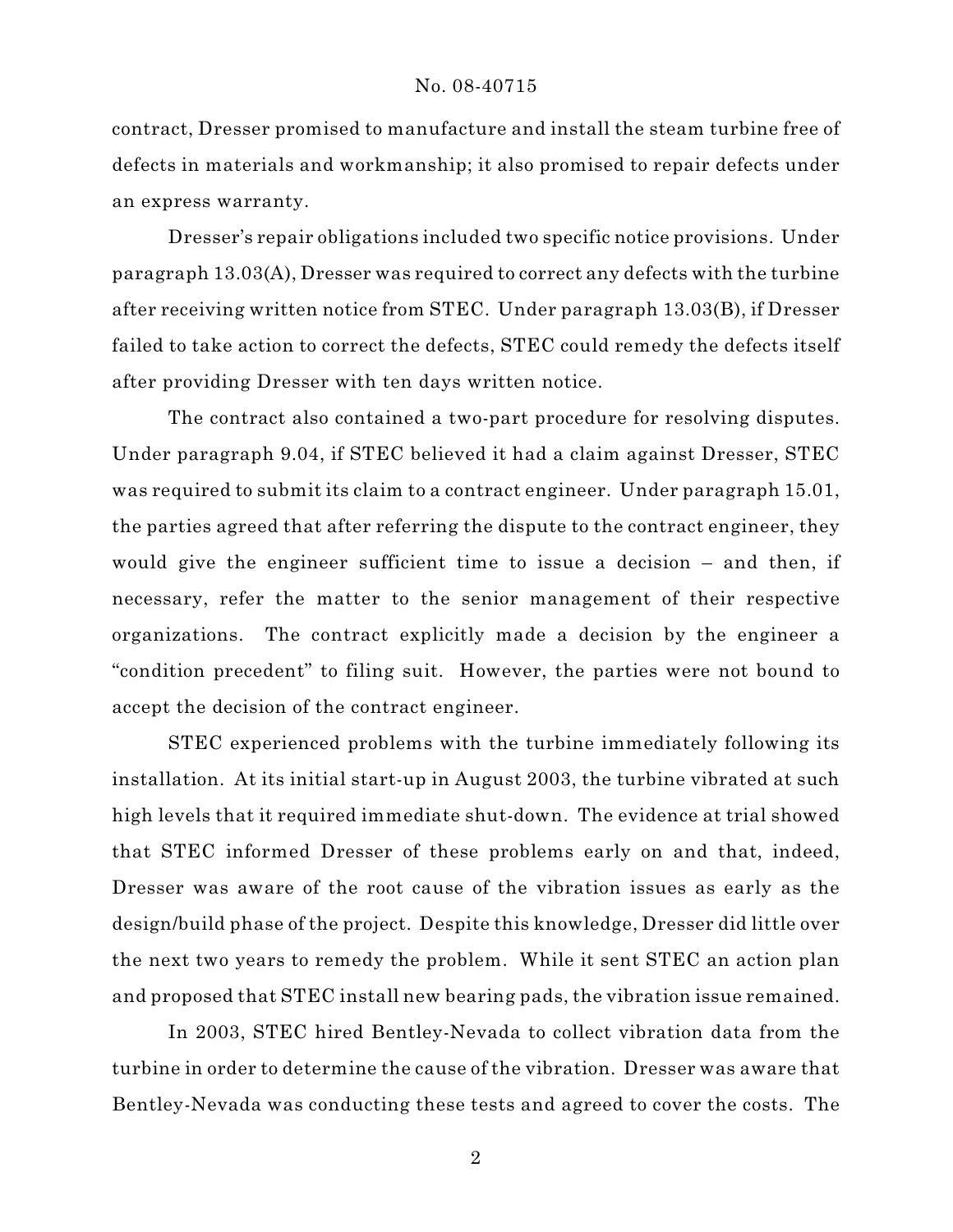vibration nevertheless continued. Nearly two years later, in early 2005, STEC wrote to Dresser that it "had conducted several additional vibration studies with multiple consultants." Finally, in November 2005, STEC definitively diagnosed the cause of the turbine's vibration and, without providing Dresser further written notice, employed outside consultants to do the repair work.

STEC sued Dresser in March 2006, seeking damages in the amounts that STEC paid its outside contractors. A jury found for STEC on all of its claims. The jury found that Dresser was liable for breach of contract and breach of express warranty. On Dresser's defenses, the jury found that STEC substantially complied with the contract's notice provisions and was excused from complying with its dispute resolution provisions. The jury found damages of \$706,406.46.

The district court entered judgment on the verdict and denied Dresser's motion for judgment as a matter of law. This appeal followed.

# II.

Much is left unchallenged in this appeal. Dresser does not contest that STEC informed it of the steam turbine's vibration problems, that those problems arose from a cause within the scope of Dresser's warranty obligations, or that it failed to fulfill those obligations. Rather, Dresser's contentions relate only to the adequacy of STEC's notice under paragraph 13.03(B) of the parties' contract and the propriety of the jury's determination that STEC was excused from invoking the contract's dispute resolution procedures prior to filing suit. With respect to paragraph 13.03(B), Dresser raises a host of related contentions:

- that the district court erred by submitting the issue of substantial compliance to the jury;
- that STEC failed to obtain a jury finding on substantial compliance with notice under paragraph 13.03(B); and

3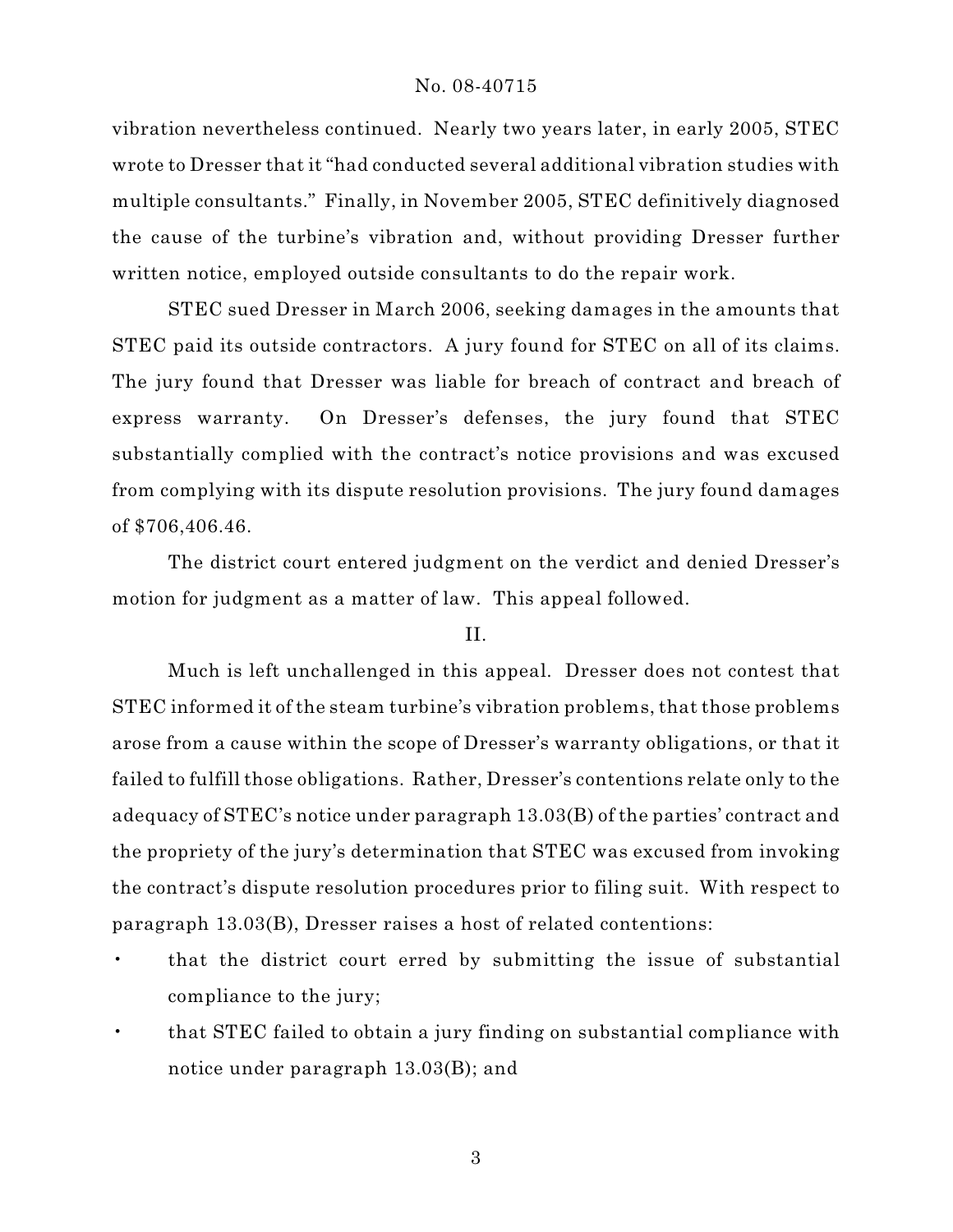• that the evidence was legally insufficient to support a finding of substantial compliance.

We address Dresser's challenges in turn, adhering to our well-established standard for reviewing a district court's denial of a motion for judgment as a matter of law. 1

Dresser contends that the district court erred by submitting to the jury the issue of STEC's substantial compliance with the notice required by paragraph 13.03(B); it asserts that contractual notice provisions like these demand strict compliance.

Dresser's arguments are contrary to well-established Texas law, recognizing the applicability of the doctrine of substantial compliance to contractual notice provisions. *See Barbier v. Barry*, 345 S.W.2d 557, 562 (Tex. Civ. App.–Dallas 1961, no writ) (holding notice that failed to adhere to technical requirements of the contract effective and in substantial compliance with the contract); *see also Tex. Utils. Elec. Co. v. Aetna Cas. & Sur. Co.*, 786 S.W.2d 792, 794 (Tex. App.–Dallas 1990, writ. denied) (rejecting argument that notice provision in bond must be strictly complied with). Dresser conceded as much at oral argument.

 $1$  We review the denial of a motion for judgment as a matter of law de novo, applying the same standard as the district court:

On motions for directed verdict and for [judgment as a matter of law] the Court should consider all of the evidence – not just that evidence which supports the non-mover's case – but in the light and with all reasonable inferences most favorable to the party opposed to the motion. If the facts and inferences point so strongly and overwhelmingly in favor of one party that the Court believes that reasonable men could not arrive at a contrary verdict, granting of the motions is proper.

*Boeing v. Shipman*, 411 F.2d 365, 374 (5th Cir. 1969) (en banc), *overruled on other grounds by Gautreaux v. Scurlock Marine Inc.*, 107 F.3d 331 (5th Cir. 1997) (en banc).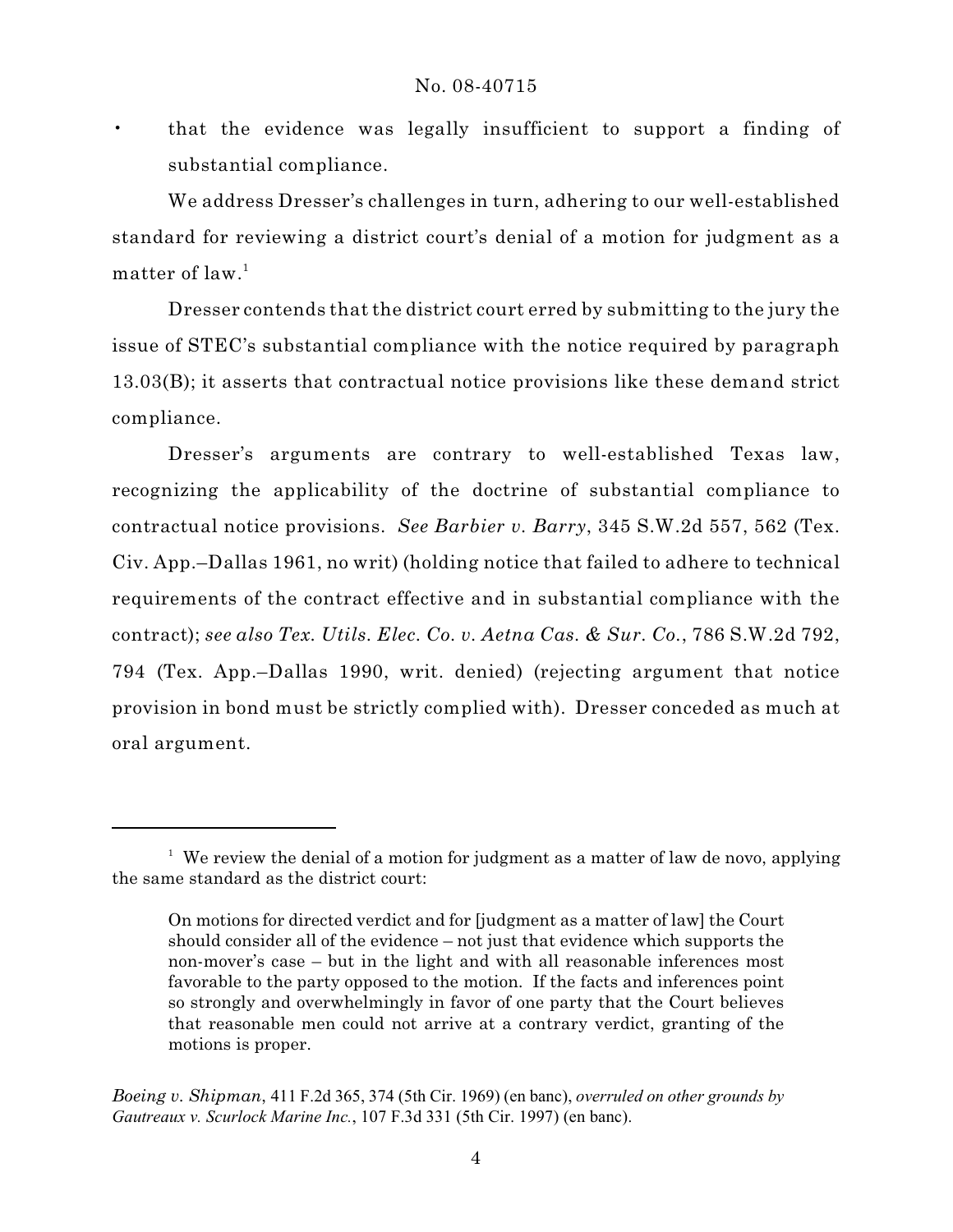In support of its strict compliance argument, Dresser relies on this circuit's decision in *PYCA Industries, Inc. v. Harrison County Waste Water Management District*, 177 F.3d 351 (5th Cir. 1999). In that case, this court held that an owner's receipt of actual notice of a claim did not relieve the contractor from strictly complying with the contract's formal protest procedures, which required that it articulate with reasonable certainty and on a timely basis the nature of its claims. *Id*. at 370-71. But *PYCA* did not establish a per se rule, *id*. at 371 & 371 n.30, and the facts here are distinguishable from that case on two significant grounds. First, the contract in *PYCA* explicitly made a failure to strictly comply with the written notice provision a basis for waiver. *Id*. at 369-70. The contract here does not. Second, in *PYCA*, the contractor's failure to strictly comply with the notice provision completely undercut that provision's central purpose, depriving the owner of an opportunity to fully investigate the contractor's "central claim." *Id*. at 371. In contrast, the evidence here supports a conclusion that the underlying purpose of the ten-day notice requirement in paragraph 13.03(B) was fully served by the actual notice received by  $Dresser.<sup>2</sup>$  As such, *PYCA* does not apply and the district court did not err by submitting the issue of substantial compliance to the jury.

Dresser also contends that the jury failed to render a finding that STEC substantially complied with the notice required by paragraph 13.03(B) since the only question on notice submitted to the jury asked about "notice of defective equipment," a phrase that Dresser maintains refers only to the notice required by paragraph 13.03(A). But even if the district court's question could be construed in this manner – a questionable proposition when one considers that both of the contract's notice provisions were contained in clauses addressing defective equipment – that question cannot be viewed in isolation; instead it

*See* discussion *infra* at 6-7. 2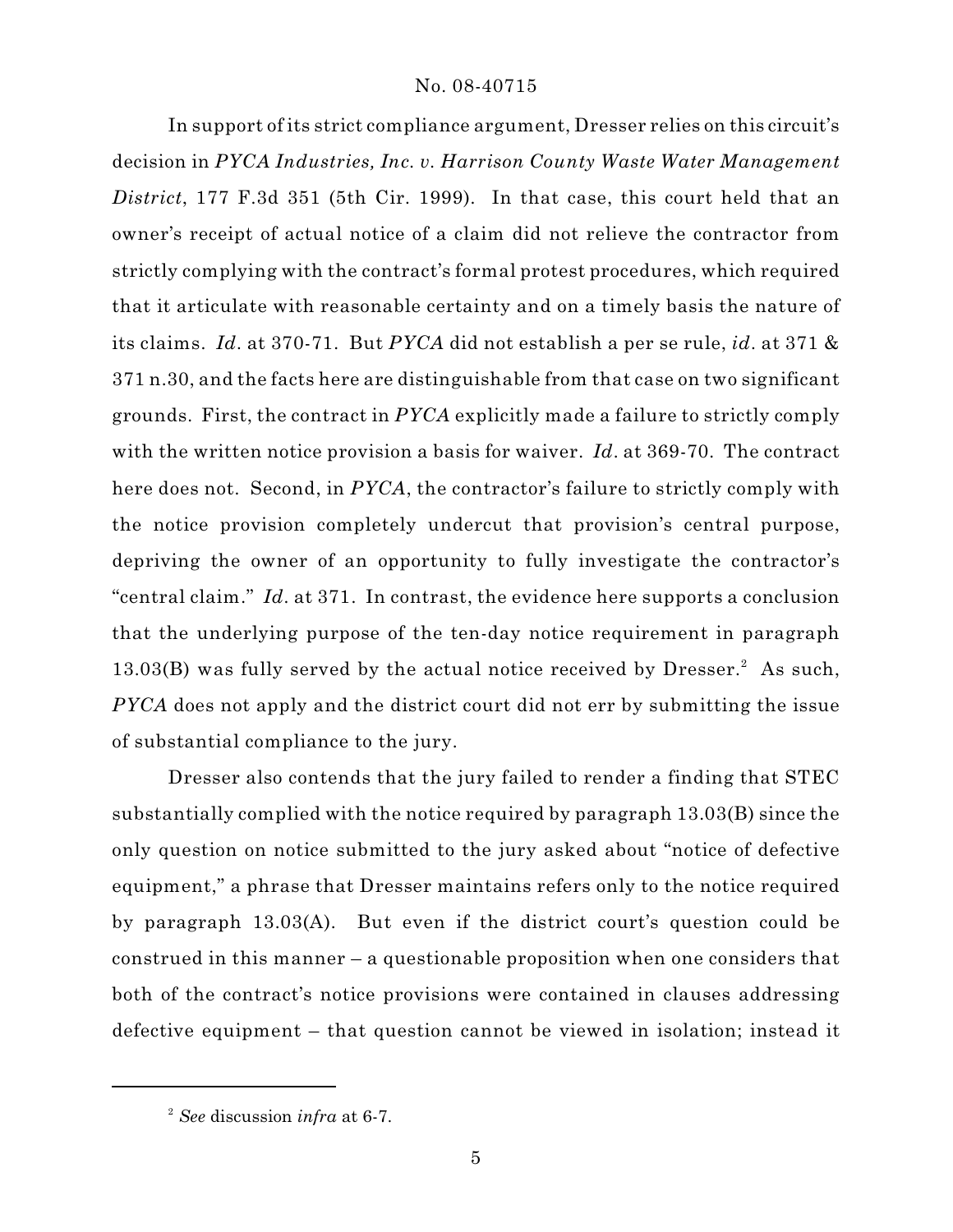must be read in conjunction with the instructions provided to the jury. *See Jeter v. St. Regis Paper Co.*, 507 F.2d 973, 979-80 (5th Cir. 1975) (reading charge in conjunction with all other instructions). Those instructions made clear that Dresser contested STEC's compliance with both notice provisions:

Dresser denies STEC gave effective notice *as required by various provisions of the contract* by not demanding in writing . . . that Dresser Rand repair the turbine, and *denies that STEC gave notice to Dresser Rand prior to hiring outside experts, consultants, and performing repairs.*

(emphasis added).

Accordingly, the district court did not abuse its discretion in crafting its jury charge and the question concerning substantial compliance with 13.03(B) was submitted to the jury. *See Barton's Disposal Serv., Inc. v. Tiger Corp.*, 886 F.2d 1430, 1434 (5th Cir. 1989) (District courts are "afforded great latitude in the framing and structure of the instructions and special interrogatories given to the jury, so much so [that this court is] loath to disturb that discretion absent a showing of abuse of discretion.").

Dresser also argues that the evidence presented at trial was legally insufficient to support the jury's finding that STEC substantially complied with the notice provision in paragraph 13.03(B). The doctrine of substantial compliance excuses a party's deviations from a contractual requirement, but only if those deviations do not severely impair the purpose of the requirement. *Interstate Contracting Corp. v. City of Dallas*, 407 F.3d 708, 727 (5th Cir. 2005) (applying Texas law).

The notice provision in paragraph 13.03(B) was intended to provide Dresser with a final opportunity to remedy defects falling under its warranty obligations. Evidence was presented at trial that would permit a reasonable juror to conclude that this purpose was fully effectuated.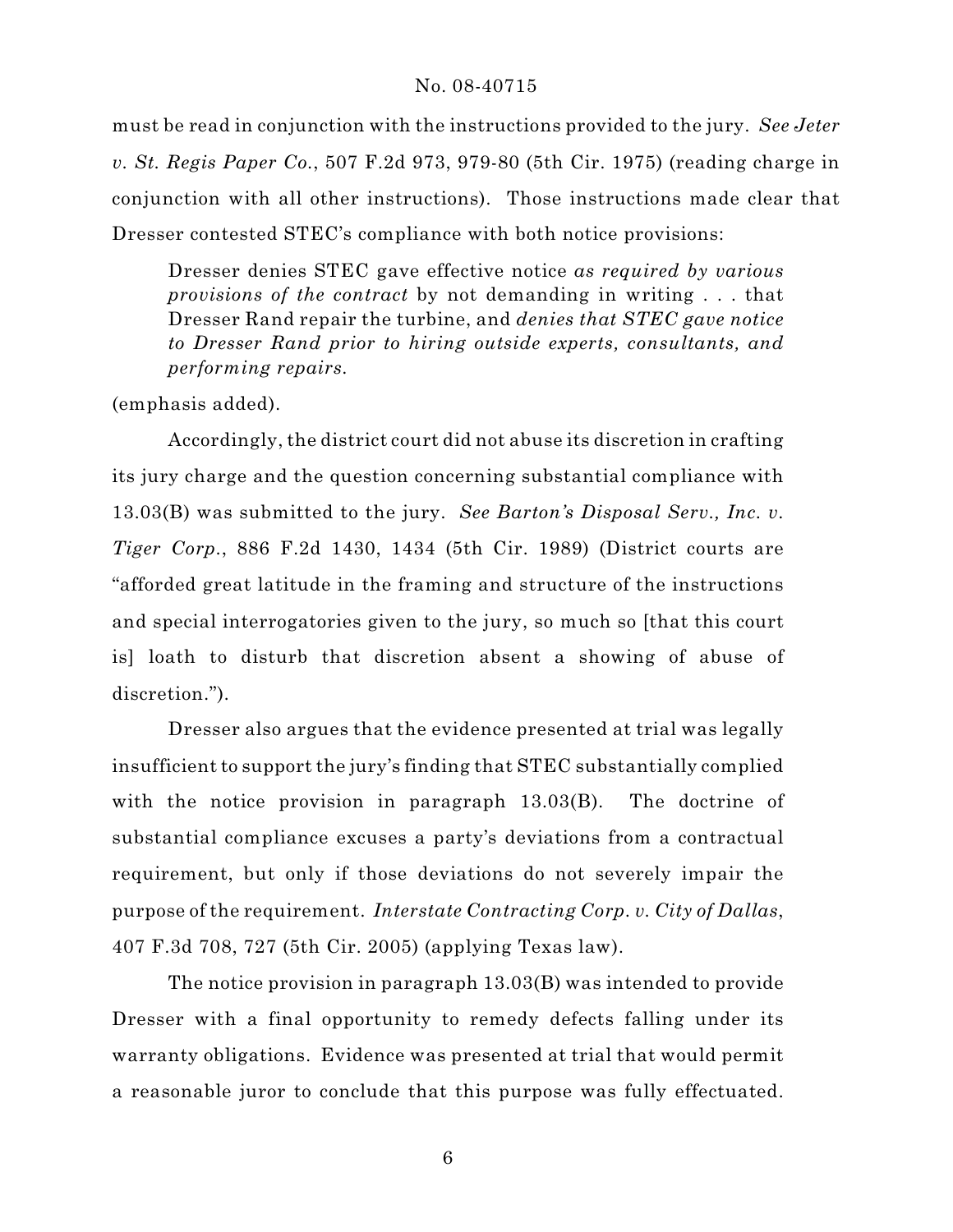Specifically, the evidence showed that Dresser was aware of the root cause of the turbine's vibration issues as early as the design/build phase of the project (nearly two years before STEC took action on its own), yet it never fulfilled its warranty obligations by remedying those defects. In light of this evidence, Dresser's contentions that the lack of formal notice deprived it of a final ten day period in which to act ring hollow. Instead, Dresser's early knowledge of the vibration issues' root cause along with its sustained failure to take action demonstrates that STEC's deviations from the written notice requirement did not impair the purpose of that requirement. As such, the evidence supports the jury's substantial compliance finding.

Finally, Dresser contends that the district court erred by entering judgment on the jury's finding that STEC was excused from invoking the contract's dispute resolution procedures prior to filing suit. Dresser notes that the contract explicitly made those procedures a "condition precedent" to the parties' exercise of further rights and remedies, including filing a lawsuit.

Forfeitures such as conditions precedent are not favorites of the law. *Reilly v. Rangers Mgmt., Inc.*, 727 S.W.2d 527, 530 (Tex. 1987). Texas courts will excuse the non-performance of a condition precedent if the condition's requirement "'(a) will involve extreme forfeiture or penalty, and (b) its existence or occurrence forms no essential part of the exchange for the promisor's performance.'" *Varel v. Banc One Capital Partners, Inc.*, 55 F.3d 1016, 1018 (5th Cir. 1995) (quoting *Lesikar Constr. Co. v. Acoustex, Inc.*, 509 S.W.2d 877, 881 (Tex. Civ. App.–Fort Worth 1974, writ ref'd n.r.e.)).

Taking the first prong, it is clear that imposing the condition on STEC would result in an extreme forfeiture: it would bar STEC from